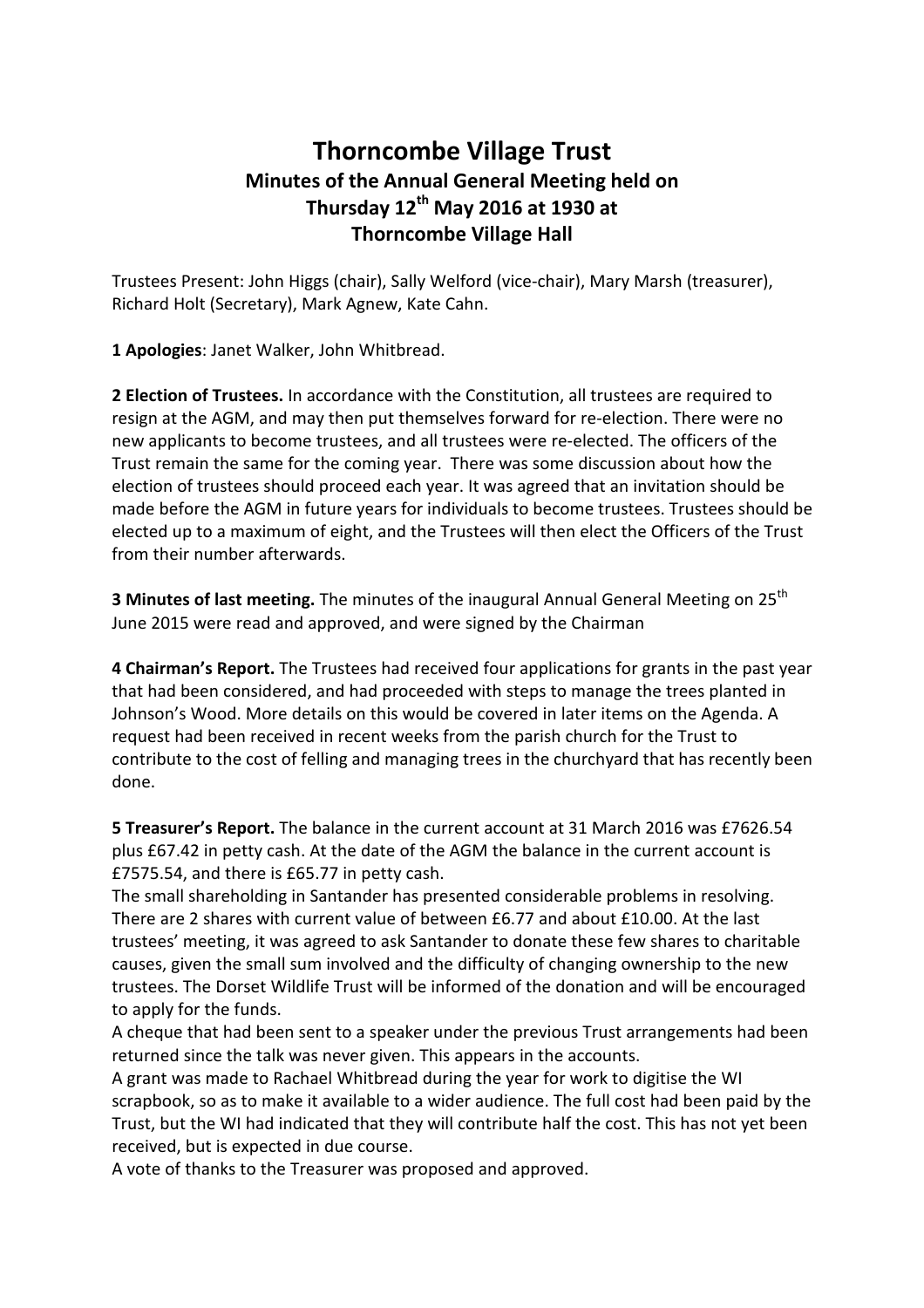**6 Secretary's report.** No correspondence has been received, and there is nothing further to report. Richard Holt and Sally Welford exchanged posts in March.

**7 Applications for Grants.** Four applications for grants were received last year. These concerned a sum towards refurbishing roadside finger posts in the Parish, Improvements to the footpath between High Street and Gribb View, and Digitising the WI Scrapbook, all of which were approved. An application for funds towards refurbishing the Playground was deferred pending more information.

**8 Constitution Amendments.** The new Constitution drawn up and adopted in 2015 has been reviewed by Dick Arnold. He submitted amendments to the Trustees, none of which made significant changes to the content, but rather clarified clauses and made the meaning of some clauses more precise.

Section 7 of the Constitution deals with trustees having a pecuniary interest in an application. Discussion on this took place and it was agreed to expand the wording to cover a situation where a trustee might have a connection to an application through another organisation in the parish, rather than a pecuniary interest.

The Trustees expressed their thanks to Dick Arnold for carrying out this work.

**9 Johnson's Wood.** The TVT was closely involved in the planning and planting of this stretch of woodland between the village and Dungeon Wood. The Trustees had sought advice on the management of this attractive spot and two representatives of the Axe Vale and District Conservation Society very kindly came to assess what needed to be done. Their expertise was in entomology and tree management. They advised that no trees needed to be removed by hand, but rather left to survive or die back naturally. Trees that died should be left as a refuge for wildlife and not cleared away. An infilling of hazel on the field side of the trees could be added. The small patch of trees and brambles in the open area below the planted trees should be cleared in the autumn, and the very many new shoots of blackthorn invading from the northern side should be cut and treated to preserve the open meadow. Since there is no longer any grazing by livestock in the enclosure, consideration should be given to cutting the grass back and removing the cuttings to promote wild flowers. Bluebell seeds from the nearby plants could be collected in summer and spread near the trees to encourage their spread. Mr. Johnson has been approached and has agreed to adding a new pedestrian access to the wood at the village end to encourage walkers to enjoy the area. It has been suggested that the stiles on the footpath be replaced by gates to improve access for People of Restricted Mobility. This will be considered by the Trustees. It was noted that the Dorset AONB may provide grants for improved access for limited mobility.

## **8 Any Other Business.**

- The request for the Trust to contribute to the cost of managing the Trees in the Churchyard was discussed. It was suggested that the Dorset Wildlife Trust has a scheme to promote wildlife in churchyards, and might be able to help.
- The Thorncombe Thorn at the crossroads has gone. It was suggested that the Trust might look into replacing it and managing the verge in that area.